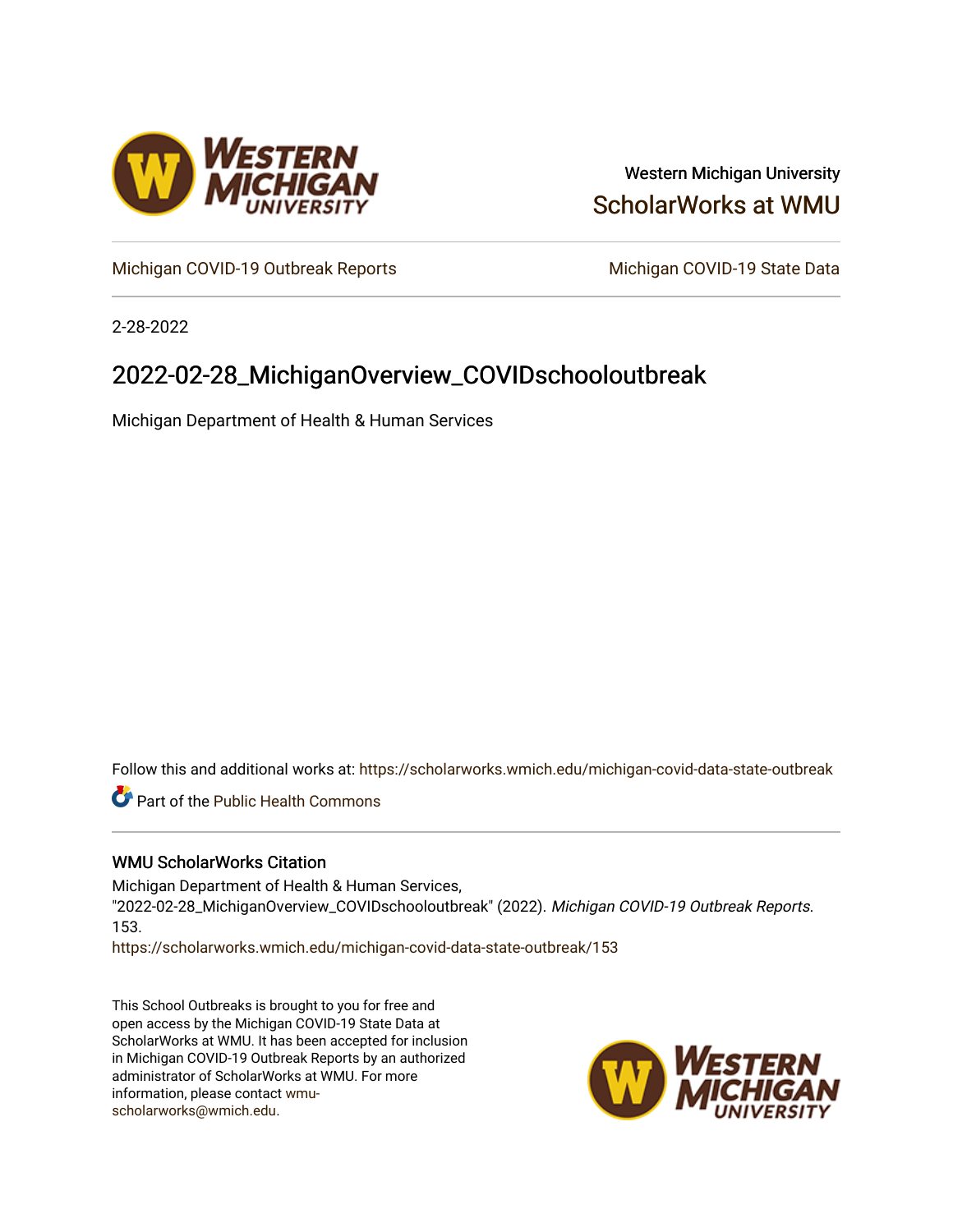# **School-Related Cluster and Outbreak Reporting**

The tables below provide information about COVID-19 clusters and outbreaks associated with K-12 educational institutions, as reported by local health departments each week to the Michigan Department of Health and Human Services (MDHHS).

In order to promote consistent reporting amongst states, MDHHS has adopted the updated national Council of State and Territorial Epidemiologists' (CSTE) **[Standardized COVID-19 K-12 School Surveillance Guidance for Classification of Clusters and Outbreaks](https://preparedness.cste.org/wp-content/uploads/2021/08/CSTE-Standardized-COVID-19-K-12-School-Surveillance-Guidance-for-Classification-of-Clusters-and-Outbreaks.pdf)**.

In accordance with these CSTE definitions:

- A K-12 school-associated COVID-19 **case** (confirmed or probable) is defined as a student, teacher, or staff member physically present in the school setting or participated in a school sanctioned extracurricular† activity within 14 days prior to illness onset (or a positive test result) **OR** within 10 days after illness onset (or a positive test result).
- A K-12 school-associated **cluster** is defined as an educational institution that has been found by their local health department to have multiple cases comprising at least 10% of students, teachers, or staff, within a specified core group **OR** at least three (3) cases within a specified core group meeting criteria for a probable or confirmed school-associated COVID-19 case with symptom onset or positive test result within 14 days of each other, **AND no likely known epidemiologic link to a case outside of the school setting**. COVID-19 cases who may have shared exposure on school grounds and are from different households are included. Case counts for school-related outbreaks include those associated with before and after school programs (e.g., school-sponsored sports, etc.).
- A K-12 school-associated **outbreak** is defined as an educational institution that has been found by their local health department to have multiple cases comprising at least 10% of students, teachers, or staff, within a specified core group **OR** at least three (3) cases within a specified core group meeting criteria for a probable or confirmed school-associated COVID-19 case with symptom onset or positive test result within 14 days of each other; who were not identified as close contacts of each other in another setting (i.e. household) outside of the school setting; **AND epidemiologically linked in the school setting or a school-sanctioned extracurricular activity**. COVID-19 cases who may have shared exposure on school grounds and are from different households are included. Case counts for school-related outbreaks include those associated with before and after school programs (e.g., school-sponsored sports, etc.).

A school-associated **outbreak** classification relies on confirming exposure linkages between cases, while a schoolassociated **cluster** classification accounts for cases where a definitive exposure linkage has not been established.

#### **General School Cluster/Outbreak Information**

The updated surveillance definitions will be applied going forward (as of 9/27/2021) and will not be applied retrospectively to historical data. K-12 school-associated clusters and outbreaks will be reported as a single aggregate number.

New clusters and outbreaks are those that were first identified during the current reporting week. Ongoing clusters and outbreaks are those that had already been identified in previous weeks but have had at least one new associated case reported to the local health department in the last 28 days. New and ongoing clusters or outbreaks are counted only once (i.e., a new cluster/outbreak is not also counted in the ongoing category). Clusters and outbreaks will be removed from the list when there are no new confirmed or probable COVID-19 cases identified after 28 days have passed since the last known school exposure from a case.

The previous CSTE definition had a lower outbreak threshold; requiring 2 or more COVID-19 cases associated with a school. The new cluster and outbreak definition thresholds may exclude some circumstances, which previously met the outbreak definition. In addition, the data may shift based on current COVID-19 activity in the county.

If your institution is listed, the local health department and school are investigating the cluster or outbreak and will contact you directly if you (or your minor/child) were possibly exposed to coronavirus on the school grounds. Please note that students or staff who were exposed to COVID-19 *outside* of school grounds AND are not thought to have spread the disease on the school grounds (due to quarantine, self-isolation, etc.) are *not* included in the tables below.

Many factors, including the lack of ability to conduct effective contact tracing in certain settings, may result in underreporting of clusters and outbreaks. This information does not provide a complete picture of school-related clusters and outbreaks in Michigan and the absence of identified clusters or outbreaks in an educational institution in no way provides evidence that, in fact, that school is not experiencing one.

Michigan schools are working hard to maintain a safe environment while also providing quality education. Should you have questions or concerns about this information, please contact your school or local health department.

**This page will be updated on Mondays by 3 p.m.**

**Reporting as of 2/28/2022**

New School Clusters and Outbreaks

| County   | <b>School</b><br><b>Name</b>             | <b>School Address</b>  | City     | <b>School</b><br>grades                    | # of<br><b>Cases</b> | Staff,<br>Students, or<br>Both? | Date Added to<br>Website |
|----------|------------------------------------------|------------------------|----------|--------------------------------------------|----------------------|---------------------------------|--------------------------|
| Genesee  | Clio High<br>School                      | 1 Mustang Drive        | Clio     | High<br>school                             | 3                    | <b>Both</b>                     | 2/28/2022                |
| Genesee  | Powers<br>Catholic<br>High<br>School     | 1505 West Court St     | Flint    | High<br>school                             | 7                    | <b>Students</b>                 | 2/28/2022                |
| Lapeer   | Lapeer $Ed$<br>Tech                      | 690 N Lake Pleasant Rd | Lapeer   | High<br>school                             | $\overline{4}$       | <b>Staff</b>                    | 2/28/2022                |
| Manistee | Bear Lake<br>Elementary<br>School        | 7748 Cody St           | Manistee | Pre-school<br>$\blacksquare$<br>elementary | 3                    | <b>Students</b>                 | 2/28/2022                |
| Manistee | Manistee<br>Middle and<br>High<br>School | 525 Twelfth St         | Manistee | High<br>school                             | 5                    | <b>Students</b>                 | 2/28/2022                |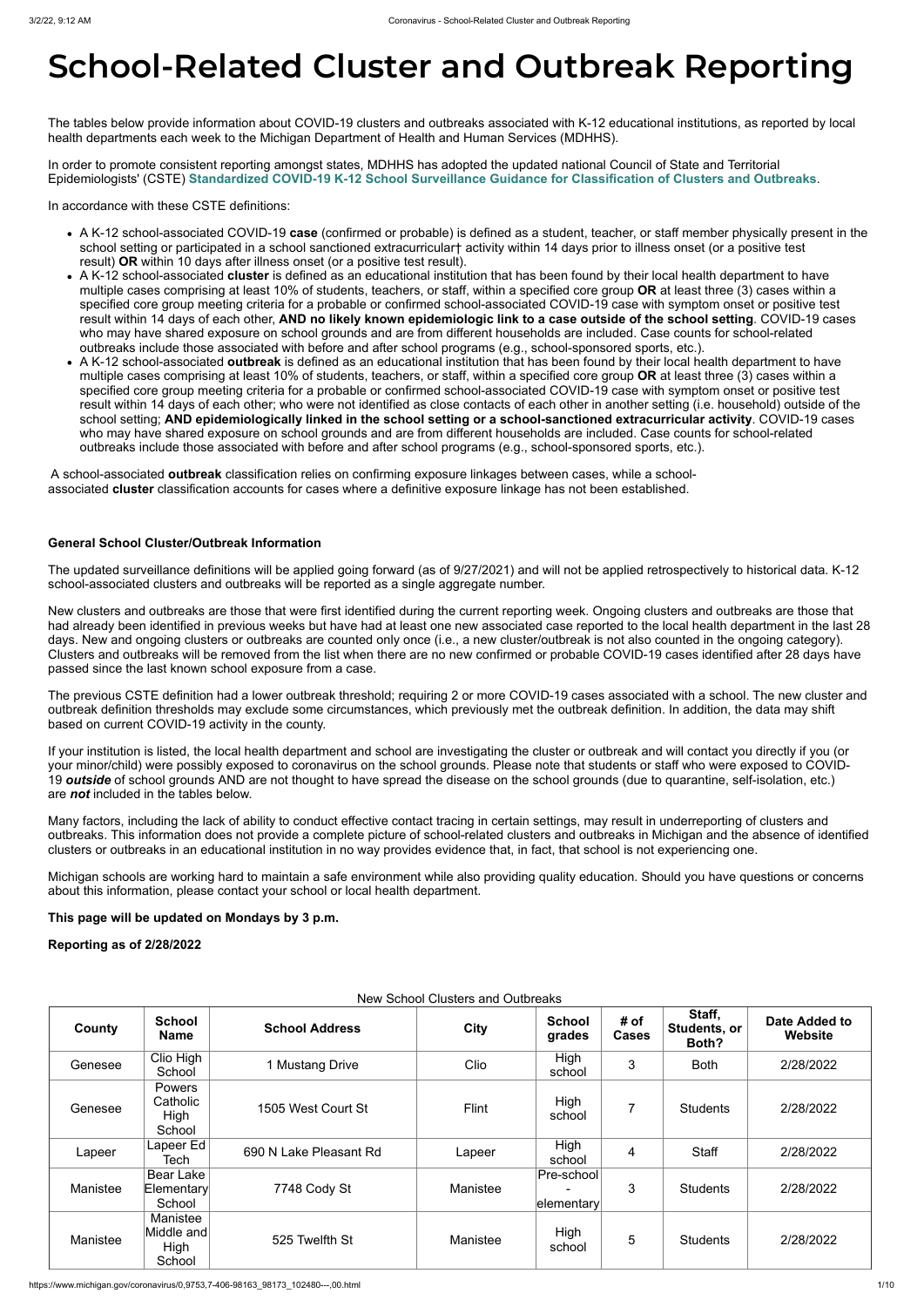| <b>County</b> | <b>School</b><br><b>Name</b>                                                   | <b>School Address</b>   | <b>City</b>        | <b>School</b><br>grades         | # of<br><b>Cases</b> | Staff,<br>Students, or<br>Both? | <b>Date Added to</b><br><b>Website</b> |
|---------------|--------------------------------------------------------------------------------|-------------------------|--------------------|---------------------------------|----------------------|---------------------------------|----------------------------------------|
| Mason         | Ludington<br>Area<br><b>FiveCAP</b><br><b>Head Start</b><br>Center<br>(LAFHSC) | 5771 W. Bryant Rd       | Ludington          | Pre-school<br>elementary        | 3                    | <b>Both</b>                     | 2/28/2022                              |
| Montcalm      | Montabella<br>Elementary<br>School                                             | 1456 E N County Line Rd | <b>Blanchard</b>   | Pre-school<br>elementary        | 4                    | <b>Both</b>                     | 2/28/2022                              |
| Newaygo       | <b>Tri County</b><br>High<br>School                                            | 21338 Kendaville Rd     | <b>Howard City</b> | High<br>school                  | 5                    | <b>Students</b>                 | 2/28/2022                              |
| Oceana        | Pentwater<br>Public<br>School<br>Facility                                      | 600 Park St             | Pentwater          | High<br>school                  | 4                    | <b>Students</b>                 | 2/28/2022                              |
| Washtenaw     | Allen<br>Elementary                                                            | 2560 Towner Blvd        | Ann Arbor          | Pre-school<br>elementary        | 4                    | <b>Students</b>                 | 2/28/2022                              |
| Washtenaw     | Allen<br>Elementary                                                            | 2560 Towner Blvd        | Ann Arbor          | Pre-school<br>elementary        | $\overline{4}$       | <b>Students</b>                 | 2/28/2022                              |
| Washtenaw     | Estabrook<br>Elementary                                                        | 1555 W Cross St         | Ypsilanti          | Pre-school<br>elementary        | 4                    | <b>Both</b>                     | 2/28/2022                              |
| Washtenaw     | Logan<br>Elementary                                                            | 2685 Traver Blvd        | Ann Arbor          | Pre-school<br>elementary        | 5                    | <b>Students</b>                 | 2/28/2022                              |
| Washtenaw     | Pleasant<br>Ridge<br>Elementary                                                | 229 Pleasant Ridge      | Saline             | Pre-school<br>∣elementary∣      | 6                    | <b>Students</b>                 | 2/28/2022                              |
| Washtenaw     | Slauson<br>Middle<br>School                                                    | 1019 W Washington St    | Ann Arbor          | Junior<br>high/middle<br>school | 4                    | <b>Students</b>                 | 2/28/2022                              |
| Washtenaw     | Spiritus<br>Sanctus<br>Academy,<br>Plymouth                                    | 10450 Joy Rd            | Plymouth           | Pre-school<br>elementary        | 3                    | <b>Students</b>                 | 2/28/2022                              |
| Washtenaw     | Wines<br>Elementary                                                            | 1701 Newport Rd         | Ann Arbor          | Pre-school<br>elementary        | 3                    | <b>Students</b>                 | 2/28/2022                              |

Ongoing School Clusters and Outbreaks

| County       | <b>School Name</b>                                | <b>School Address</b> | City              | <b>School</b><br>grades         | Cumulative # of<br><b>Cases</b> | Staff,<br>Students,<br>or Both? | <b>Date Added to</b><br>Website |
|--------------|---------------------------------------------------|-----------------------|-------------------|---------------------------------|---------------------------------|---------------------------------|---------------------------------|
| Alpena       | Alpena High<br>School                             | 3303 S 3rd Ave        | Alpena            | High school                     | 28                              | <b>Both</b>                     | 2/14/2022                       |
| <b>Barry</b> | <b>Hastings Middle</b><br>School                  | 232 W Grand St        | Hastings          | Junior<br>high/middle<br>school | 8                               | <b>Students</b>                 | 2/7/2022                        |
| Bay          | <b>All Saints</b>                                 | 217 S Monroe          | <b>Bay City</b>   | Pre-school -<br>elementary      | 18                              | <b>Both</b>                     | 1/31/2022                       |
| Bay          | Auburn Area<br>Catholic                           | 114 W Midland Rd      | Auburn            | Pre-school -<br>elementary      | 8                               | <b>Both</b>                     | 1/31/2022                       |
| Bay          | Auburn<br>Elementary                              | 301 E Midland Rd      | Auburn            | Pre-school -<br>elementary      | 15                              | <b>Both</b>                     | 1/31/2022                       |
| Bay          | <b>Bangor Central</b><br>Elementary               | 208 State Park Dr     | <b>Bay City</b>   | Pre-school -<br>elementary      | 24                              | <b>Both</b>                     | 1/31/2022                       |
| Bay          | <b>Bangor Lincoln</b><br><b>Elementary School</b> | 2771 N Euclid Ave     | <b>Bay City</b>   | Pre-school -<br>elementary      | 30                              | <b>Both</b>                     | 1/31/2022                       |
| Bay          | <b>Bangor N</b><br>Preschool                      | 504 Revilo Dr         | <b>Bay City</b>   | Pre-school -<br>elementary      | 5                               | <b>Both</b>                     | 2/7/2022                        |
| Bay          | <b>Bangor W</b><br><b>Elementary School</b>       | 3175 Wilder Rd        | <b>Bay City</b>   | Pre-school -<br>elementary      | 24                              | <b>Both</b>                     | 1/31/2022                       |
| Bay          | <b>Bay City Academy</b>                           | 301 N Farragut St     | <b>Bay City</b>   | Pre-school -<br>elementary      | 25                              | <b>Both</b>                     | 1/31/2022                       |
| Bay          | <b>Bay City Central</b><br><b>High School</b>     | 1624 Columbus Ave     | <b>Bay City</b>   | High school                     | 83                              | <b>Both</b>                     | 1/31/2022                       |
| Bay          | <b>Bethel Lutheran</b><br>School                  | 749 N Pine Rd         | <b>Bay City</b>   | Pre-school -<br>elementary      | 13                              | <b>Both</b>                     | 1/31/2022                       |
| Bay          | <b>Bush Elementary</b>                            | 800 Nebobish Ave      | Essexville        | Pre-school -<br>elementary      | 28                              | <b>Both</b>                     | 1/31/2022                       |
| Bay          | <b>Christa Mcauliffe</b><br>Middle School         | 3281 Kiesel Rd        | <b>Bay City</b>   | Junior<br>high/middle<br>school | 66                              | <b>Both</b>                     | 1/31/2022                       |
| Bay          | <b>Cramer Middle</b><br>School                    | 313 Pine St           | <b>Essexville</b> | Junior<br>high/middle<br>school | 35                              | <b>Both</b>                     | 1/31/2022                       |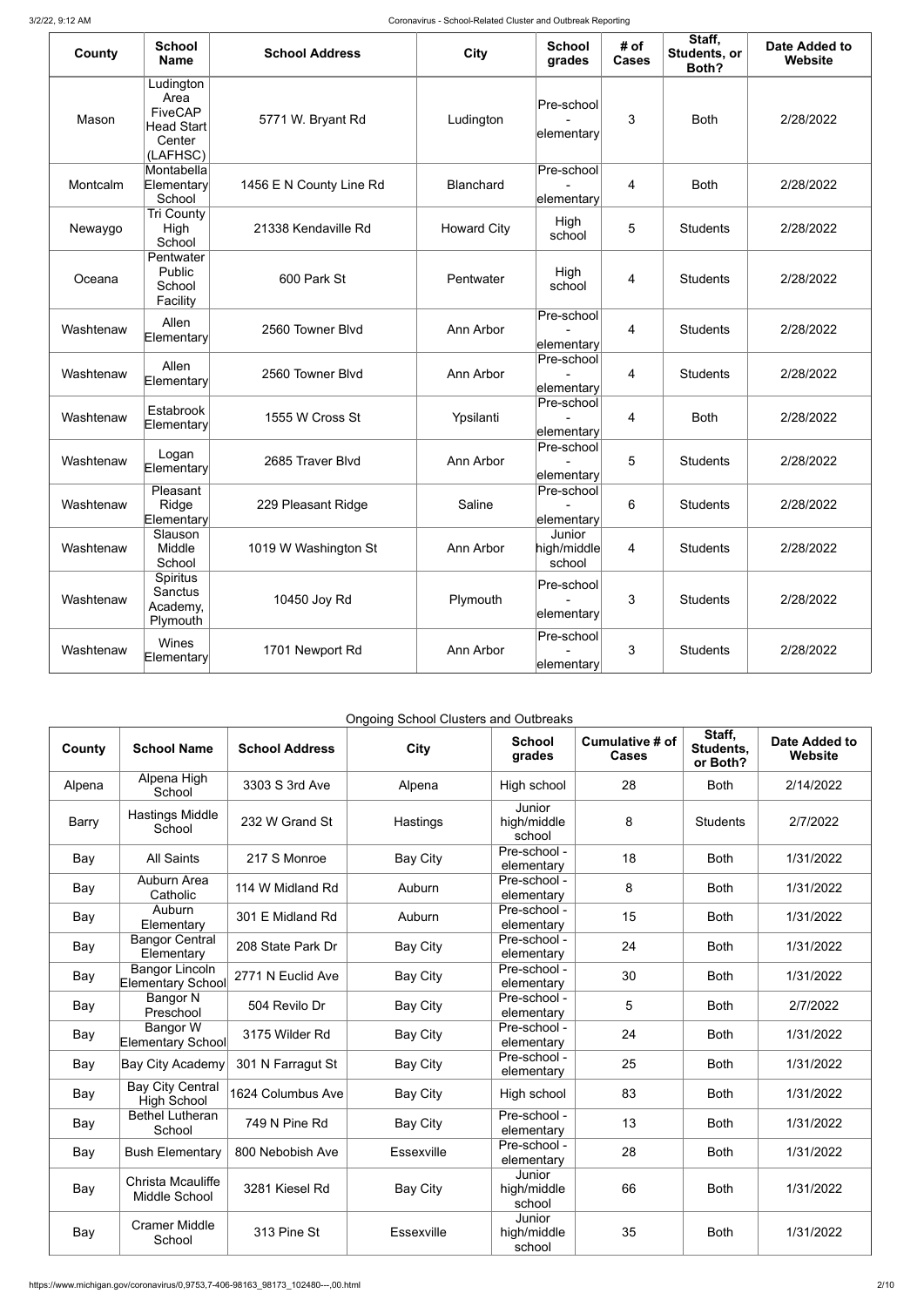3/2/22, 9:12 AM Coronavirus - School-Related Cluster and Outbreak Reporting

| County        | <b>School Name</b>                                                             | <b>School Address</b>     | <b>City</b>            | <b>School</b><br>grades         | Cumulative # of<br><b>Cases</b> | Staff,<br>Students,<br>or Both? | <b>Date Added to</b><br>Website |
|---------------|--------------------------------------------------------------------------------|---------------------------|------------------------|---------------------------------|---------------------------------|---------------------------------|---------------------------------|
| Bay           | Garber High<br>School                                                          | 213 Pine St               | <b>Essexville</b>      | High school                     | 59                              | <b>Students</b>                 | 1/31/2022                       |
| Bay           | Hampton<br>Elementary                                                          | 1908 W Youngs<br>Ditch Rd | <b>Bay City</b>        | Pre-school -<br>elementary      | 25                              | <b>Both</b>                     | 2/7/2022                        |
| Bay           | <b>Handy Middle</b><br>School                                                  | 601 Blend St              | <b>Bay City</b>        | Junior<br>high/middle<br>school | 53                              | <b>Students</b>                 | 1/31/2022                       |
| Bay           | John Glenn High<br>School                                                      | 3201 Kiesel Rd            | <b>Bay City</b>        | High school                     | 59                              | <b>Students</b>                 | 1/31/2022                       |
| Bay           | Kolb Elementary                                                                | 305 W Crump St            | <b>Bay City</b>        | Pre-school -<br>elementary      | 34                              | <b>Students</b>                 | 1/31/2022                       |
| Bay           | Linsday<br>Elementary                                                          | 607 Lasalle St            | <b>Bay City</b>        | Pre-school -<br>elementary      | 3                               | <b>Students</b>                 | 2/7/2022                        |
| Bay           | Linwood<br>Elementary                                                          | 517 W Center Rd           | Linwood                | Pre-school -<br>elementary      | 9                               | <b>Both</b>                     | 1/31/2022                       |
| Bay           | Macgregor<br>Elementary                                                        | 1012 Fremont Ave          | <b>Bay City</b>        | Pre-school -<br>elementary      | 33                              | <b>Students</b>                 | 1/31/2022                       |
| Bay           | Mackensen<br>Elementary                                                        | 5535 Dennis Dr            | <b>Bay City</b>        | Pre-school -<br>elementary      | 20                              | <b>Both</b>                     | 1/31/2022                       |
| Bay           | <b>Mcalear Sawden</b><br>Elementary                                            | 2300 Midland Rd           | <b>Bay City</b>        | Pre-school -<br>elementary      | 21                              | <b>Both</b>                     | 1/31/2022                       |
| Bay           | Pinconning<br><b>Central High</b><br>School                                    | 605 W Fifth St            | Pinconning             | Pre-school -<br>elementary      | 18                              | <b>Both</b>                     | 2/7/2022                        |
| Bay           | <b>Pinconning Middle</b><br>And High School                                    | 605 W Fifth St            | Pinconning             | Junior<br>high/middle<br>school | 14                              | <b>Both</b>                     | 2/7/2022                        |
| Bay           | <b>Trinity Lutheran</b><br>School -<br><b>Broadway</b>                         | 2515 Broadway St          | <b>Bay City</b>        | Pre-school -<br>elementary      | 28                              | <b>Both</b>                     | 1/31/2022                       |
| Bay           | Verellen<br>Elementary                                                         | 612 W Borton Rd           | Essexville             | Pre-school -<br>elementary      | 26                              | <b>Both</b>                     | 1/31/2022                       |
| Bay           | Washington<br>Elementary                                                       | 1821 Mckinley St          | <b>Bay City</b>        | Pre-school -<br>elementary      | 21                              | <b>Students</b>                 | 1/31/2022                       |
| Bay           | Wern High School                                                               | 500 W Midland Rd          | <b>Bay City</b>        | High school                     | 49                              | <b>Both</b>                     | 1/31/2022                       |
| Bay           | Wern Middle<br>School                                                          | 500 W Midland Rd          | <b>Bay City</b>        | Junior<br>high/middle<br>school | 28                              | <b>Both</b>                     | 1/31/2022                       |
| <b>Benzie</b> | <b>Betsie Valley</b><br>Elementary                                             | 17936 Cadillac Hwy        | Thompsonville          | Pre-school -<br>elementary      | $\overline{7}$                  | <b>Students</b>                 | 2/7/2022                        |
| <b>Benzie</b> | <b>Benzie Central</b><br><b>High School</b>                                    | 9222 Homestead Rd         | Benzonia               | High school                     | 4                               | <b>Students</b>                 | 2/7/2022                        |
| <b>Branch</b> | Legg Middle<br>School                                                          | 175 Green St              | Coldwater              | Junior<br>high/middle<br>school | 13                              | <b>Both</b>                     | 2/7/2022                        |
| <b>Branch</b> | Max Larsen<br>Elementary                                                       | 25 Parkhurst Ave          | Coldwater              | Pre-school -<br>elementary      | $\overline{7}$                  | <b>Students</b>                 | 2/7/2022                        |
| Calhoun       | <b>Beadle Lake</b><br>Elementary                                               | 8175 C Dr N               | <b>Battle Creek</b>    | Pre-school -<br>elementary      | 3                               | <b>Students</b>                 | 2/14/2022                       |
| Calhoun       | <b>Homer Middle</b><br>School                                                  | 403 S Hillsdale St        | Homer                  | Pre-school -<br>elementary      | 9                               | <b>Students</b>                 | 2/14/2022                       |
| Calhoun       | Lamora Park<br>Elementary                                                      | 65 N Woodlawn Ave         | <b>Battle Creek</b>    | Pre-school -<br>elementary      | $\overline{7}$                  | <b>Students</b>                 | 2/14/2022                       |
| Calhoun       | <b>Lillian Fletcher</b><br>Elementary                                          | 403 S Hillsdale St        | Homer                  | Pre-school -<br>elementary      | 3                               | <b>Students</b>                 | 2/14/2022                       |
| Calhoun       | Marshall High<br>School                                                        | 701 N Marshall Ave        | Marshall               | High school                     | 12                              | <b>Students</b>                 | 2/14/2022                       |
| Calhoun       | Sonoma<br>Elementary                                                           | 4640 B Dr S               | <b>Battle Creek</b>    | Pre-school -<br>elementary      | 4                               | <b>Students</b>                 | 2/14/2022                       |
| Chippewa      | <b>Brimley Area</b><br>Schools                                                 | 7134 S M-221              | <b>Brimley</b>         | Junior<br>high/middle<br>school | 17                              | <b>Both</b>                     | 1/10/2022                       |
| Chippewa      | Joseph K.<br>Lumsden<br><b>Bahweting</b><br>Anishnabe Public<br>School Academy | 1301 Marquette Ave        | Sault Ste Marie        | High school                     | 45                              | <b>Both</b>                     | 9/27/2021                       |
| Chippewa      | Lincoln<br>Elementary School                                                   | 810 E 5th Ave             | Sault Ste Marie        | Pre-school -<br>elementary      | 8                               | <b>Students</b>                 | 12/27/2021                      |
| Chippewa      | <b>Rudyard Area</b><br>Schools                                                 | 11185 W 2nd St            | Rudyard                | High school                     | 56                              | <b>Both</b>                     | 10/25/2021                      |
| Chippewa      | Sault Area Middle<br>School                                                    | 684 Marquette Ave         | <b>Sault Ste Marie</b> | Junior<br>high/middle<br>school | 15                              | <b>Both</b>                     | 10/4/2021                       |
| Chippewa      | Washington<br>Elementary                                                       | 1200 Ryan Ave             | <b>Sault Ste Marie</b> | Pre-school -<br>elementary      | 5                               | <b>Students</b>                 | 2/7/2022                        |
| Clinton       | <b>Bath Elementary</b>                                                         | 13789 Webster Rd          | <b>Bath</b>            | Pre-school -<br>elementary      | 52                              | <b>Both</b>                     | 1/24/2022                       |
| Clinton       | <b>Bath High School</b>                                                        | 6175 Clark Rd             | <b>Bath</b>            | High school                     | 69                              | <b>Students</b>                 | 1/24/2022                       |
| Clinton       | <b>Clinton County</b><br><b>RESA</b>                                           | 1013 Old US 27            | St Johns               | High school                     | 14                              | <b>Both</b>                     | 1/24/2022                       |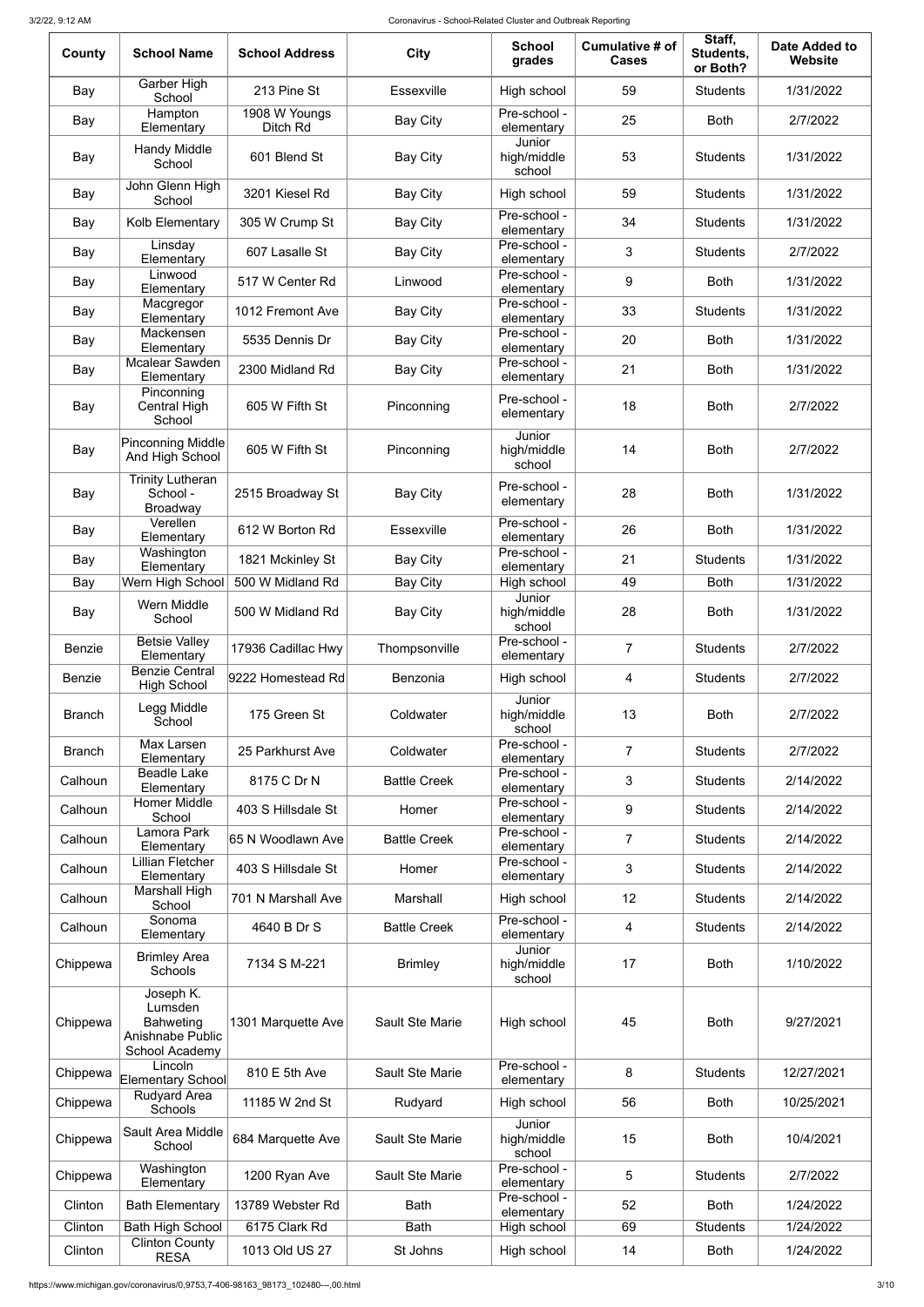| County              | <b>School Name</b>                                 | <b>School Address</b>                | <b>City</b>         | <b>School</b><br>grades              | Cumulative # of<br><b>Cases</b> | Staff,<br>Students,<br>or Both? | <b>Date Added to</b><br>Website |
|---------------------|----------------------------------------------------|--------------------------------------|---------------------|--------------------------------------|---------------------------------|---------------------------------|---------------------------------|
| Clinton             | Cole Academy<br>East                               | 2921 Coleman Rd                      | <b>East Lansing</b> | Pre-school -<br>elementary           | 18                              | <b>Both</b>                     | 1/18/2022                       |
| Clinton             | Dewitt High<br>School                              | 13601 Panther Dr                     | Dewitt              | High school                          | 12                              | <b>Both</b>                     | 2/21/2022                       |
| Clinton             | Eureka<br><b>Elementary School</b>                 | 7550 N Welling Rd                    | St Johns            | Pre-school -<br>elementary           | 17                              | <b>Both</b>                     | 1/18/2022                       |
| Clinton             | Gateway N<br>Elementary                            | 915 N Lansing St                     | St Johns            | Pre-school -<br>elementary           | 18                              | <b>Both</b>                     | 1/18/2022                       |
| Clinton             | Oakview<br>Elementary                              | 1400 S Clinton Ave                   | St Johns            | Pre-school -<br>elementary           | 25                              | <b>Both</b>                     | 1/24/2022                       |
| Clinton             | <b>Ovid-Elsie Middle</b><br>School                 | 4041 N Hollister Rd                  | Elsie               | Junior<br>high/middle                | 12                              | <b>Both</b>                     | 2/14/2022                       |
| Clinton             | Schavey Rd<br>Elementary                           | 1721 Schavey Rd                      | Dewitt              | school<br>Pre-school -<br>elementary | 36                              | <b>Both</b>                     | 2/21/2022                       |
| Clinton             | St Johns High<br>School                            | 501 W Sickels St                     | St Johns            | High school                          | 85                              | <b>Both</b>                     | 1/18/2022                       |
| Clinton             | St Johns Middle<br>School                          | 900 W Townsend                       | St Johns            | Junior<br>high/middle<br>school      | 55                              | <b>Both</b>                     | 2/7/2022                        |
| Clinton             | St Joseph Catholic<br>School                       | 201 E Cass St                        | St Johns            | Pre-school -<br>elementary           | 22                              | <b>Students</b>                 | 2/14/2022                       |
| Clinton             | St Mary'S School                                   | 209 N Westphalia St                  | Westphalia          | High school                          | 19                              | <b>Both</b>                     | 2/14/2022                       |
| Crawford            | Grayling<br>Elementary School                      | 306 Plum St                          | Grayling            | Pre-school -<br>elementary           | 80                              | <b>Both</b>                     | 11/15/2021                      |
| Crawford            | <b>Grayling High</b><br>School                     | 1135 N Old 27                        | Grayling            | High school                          | 116                             | <b>Both</b>                     | 10/4/2021                       |
| Crawford            | <b>Grayling Middle</b><br>School                   | 500 Spruce St                        | Grayling            | Junior<br>high/middle<br>school      | 94                              | <b>Both</b>                     | 11/8/2021                       |
| <b>Detroit City</b> | Detroit Waldorf<br>School                          | 2555 Burns St                        | <b>Detroit City</b> | Pre-school -<br>elementary           | 13                              | <b>Students</b>                 | 2/14/2022                       |
|                     | Munger<br>Detroit City Elementary-Middle<br>School | 5525 Martin St                       | <b>Detroit City</b> | Junior<br>high/middle<br>school      | 11                              | <b>Both</b>                     | 2/21/2022                       |
|                     | Munger<br>Detroit City Elementary-Middle<br>School | 5525 Martin St                       | Detroit City        | Pre-school -<br>elementary           | 11                              | <b>Both</b>                     | 2/21/2022                       |
| <b>Detroit City</b> | Universal<br>Academy                               | 4833 Ogden St                        | <b>Detroit City</b> | High school                          | 12                              | <b>Both</b>                     | 2/7/2022                        |
| Eaton               | Charlotte High<br>School                           | 378 State St                         | Charlotte           | High school                          | 18                              | <b>Both</b>                     | 1/18/2022                       |
| Eaton               | <b>Island City</b><br>Academy                      | 6421 S Clinton Trail                 | <b>Eaton Rapids</b> | Pre-school -<br>elementary           | 36                              | <b>Both</b>                     | 1/18/2022                       |
| Eaton               | <b>Our Savior</b><br>Lutheran School               | 7910 W St Joseph<br><b>Hwy</b>       | Lansing             | Pre-school -<br>elementary           | 5                               | <b>Students</b>                 | 2/14/2022                       |
| Eaton               | <b>St Michael</b><br><b>Catholic School</b>        | 345 Edwards St                       | <b>Grand Ledge</b>  | Pre-school -<br>elementary           | 13                              | <b>Students</b>                 | 2/14/2022                       |
| Genesee             | School                                             | Dieck Elementary 2239 S Van Vleet Rd | Linden              | Pre-school -<br>elementary           | 3                               | <b>Students</b>                 | 2/14/2022                       |
| Genesee             | <b>Hyatt Elementary</b><br>School                  | 325 Stan Eaton<br><b>Drive</b>       | Linden              | Pre-school -<br>elementary           | 3                               | <b>Students</b>                 | 2/14/2022                       |
| Genesee             | Potter Elementary<br>School                        | 2500 N Averil Ave                    | Flint               | Pre-school -<br>elementary           | 4                               | <b>Students</b>                 | 2/21/2022                       |
| Genesee             | Thompson                                           | 617 E Clark St                       | Davison             | Pre-school -                         | 3                               | <b>Staff</b>                    | 2/21/2022                       |
|                     | Elementary School                                  | 1500 N Pine Ave                      |                     | elementary                           | $\overline{7}$                  | <b>Staff</b>                    | 2/14/2022                       |
| Gratiot<br>Gratiot  | Alma High School<br>Alma High School               | 1500 N Pine Ave                      | Alma<br>Alma        | High school<br>High school           | 30                              | <b>Both</b>                     | 2/7/2022                        |
|                     | <b>Alma Public</b>                                 |                                      |                     |                                      |                                 |                                 |                                 |
| Gratiot             | Schools<br>Transportation<br>Dept                  | 1270 Bridge St                       | Alma                | Administrative                       | 8                               | <b>Staff</b>                    | 2/14/2022                       |
| Gratiot             | Ashley<br>Communityunity<br>Schools                | 104 N New St                         | Ashley              | High school                          | 14                              | <b>Both</b>                     | 1/24/2022                       |
| Gratiot             | Breckenridge<br>Elementary School                  | 515 Summit St                        | Breckenridge        | Pre-school -<br>elementary           | 18                              | <b>Both</b>                     | 1/31/2022                       |
| Gratiot             | Breckenridge High<br>School                        | 700 Wright St                        | <b>St Louis</b>     | High school                          | 8                               | <b>Both</b>                     | 2/7/2022                        |
| Gratiot             | Breckenridge<br>Middle School                      | 700 Wright St                        | Breckenridge        | Junior<br>high/middle<br>school      | 10                              | <b>Students</b>                 | 2/7/2022                        |
| Gratiot             | <b>Carrie Knause</b><br>Elementary School          | 121   And K St                       | St Louis            | Pre-school -<br>elementary           | 8                               | <b>Both</b>                     | 2/14/2022                       |
| Gratiot             | Donald L Pavlik<br>Middle School                   | 1700 Pine Ave                        | Alma                | Junior<br>high/middle<br>school      | 18                              | <b>Both</b>                     | 1/31/2022                       |
| Gratiot             | <b>Fulton Elementary</b>                           | 8060 Ely Hwy                         | Middleton           | Pre-school -<br>elementary           | 14                              | <b>Both</b>                     | 1/18/2022                       |
| Gratiot             | Fulton High<br>School                              | 8060 Ely Hwy                         | Middleton           | High school                          | 19                              | <b>Both</b>                     | 1/18/2022                       |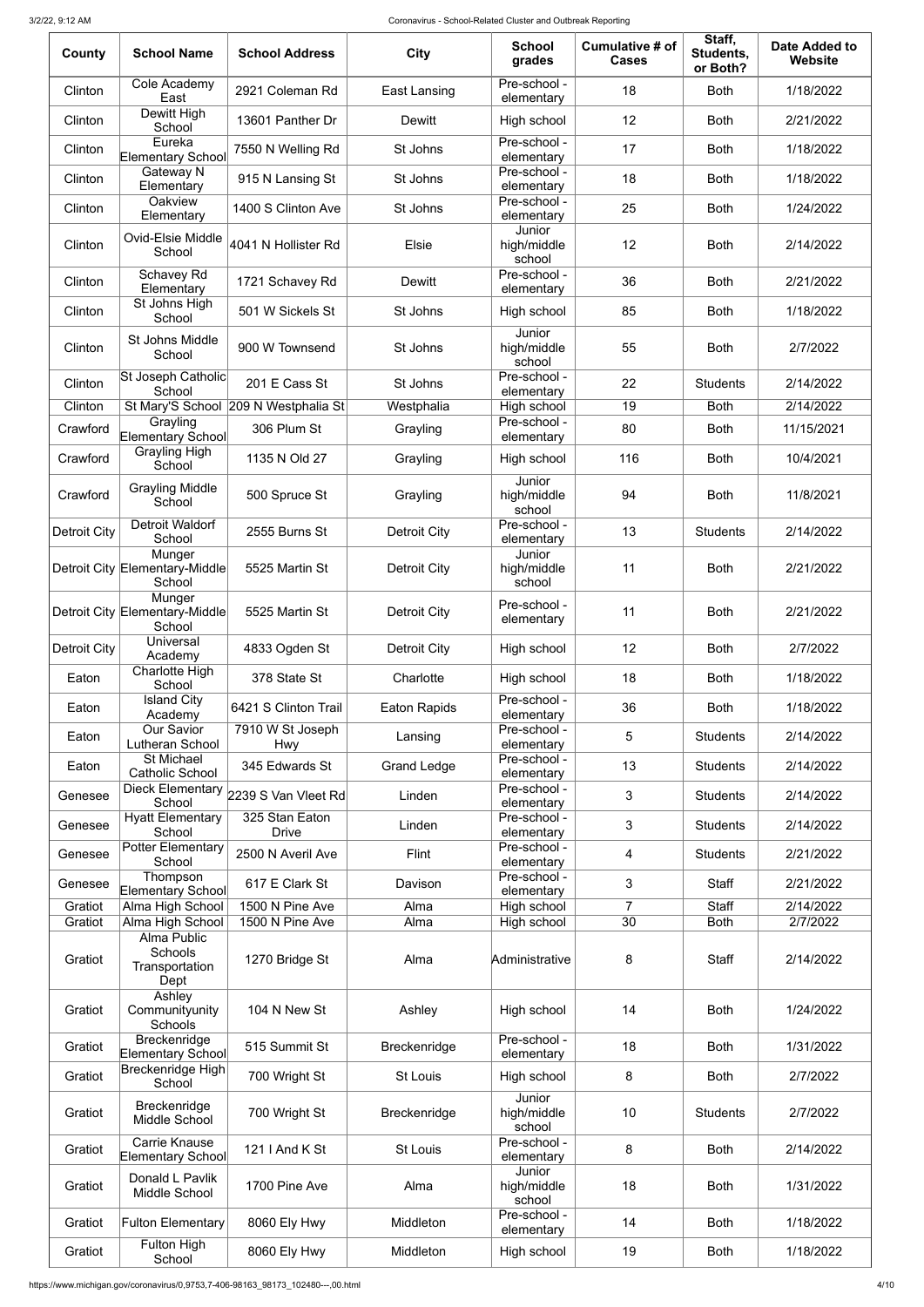| County  | <b>School Name</b>                            | <b>School Address</b>          | <b>City</b>             | <b>School</b><br>grades         | Cumulative # of<br><b>Cases</b> | Staff,<br>Students,<br>or Both? | <b>Date Added to</b><br>Website |
|---------|-----------------------------------------------|--------------------------------|-------------------------|---------------------------------|---------------------------------|---------------------------------|---------------------------------|
| Gratiot | <b>Fulton Middle</b><br>School                | 8060 Ely Hwy                   | Middleton               | Junior<br>high/middle<br>school | 8                               | <b>Both</b>                     | 2/7/2022                        |
| Gratiot | <b>Hillcrest</b><br>Elementary                | 515 E Elizabeth St             | Alma                    | Pre-school -<br>elementary      | 9                               | <b>Students</b>                 | 2/7/2022                        |
| Gratiot | Ithaca High School                            | 710 Union St                   | Ithaca                  | High school                     | 59                              | <b>Students</b>                 | 2/14/2022                       |
| Gratiot | Ithaca S<br>Elementary                        | 400 Webster St                 | Ithaca                  | Pre-school -<br>elementary      | 8                               | <b>Students</b>                 | 2/7/2022                        |
| Gratiot | Luce Rd Early<br>Childhood<br>Learning Center | 6265 N Luce Rd                 | Alma                    | Pre-school -<br>elementary      | 11                              | <b>Both</b>                     | 2/7/2022                        |
| Gratiot | Nikkari Elementary<br>School                  | 301 W State St                 | <b>St Louis</b>         | Pre-school -<br>elementary      | 6                               | <b>Students</b>                 | 2/14/2022                       |
| Gratiot | Pine Ave<br>Elementary School                 | 1025 Pine Ave                  | Alma                    | Pre-school -<br>elementary      | 12                              | <b>Both</b>                     | 2/14/2022                       |
| Gratiot | St Louis High<br>School                       | 113 E Saginaw St               | <b>St Louis</b>         | High school                     | 11                              | <b>Students</b>                 | 2/7/2022                        |
| Huron   | <b>Laker Schools</b>                          | 6436 Pigeon Rd                 | Pigeon                  | Pre-school -<br>elementary      | 4                               | <b>Students</b>                 | 11/30/2021                      |
| Huron   | <b>Laker Schools</b>                          | 6136 Pigeon Rd                 | Pigeon                  | High school                     | 3                               | <b>Students</b>                 | 2/7/2022                        |
| Huron   | <b>Laker Schools</b>                          | 6136 Pigeon Rd                 | Pigeon                  | Junior<br>high/middle<br>school | 4                               | <b>Students</b>                 | 2/7/2022                        |
| Ingham  | Glencairn<br><b>Elementary School</b>         | 939 N Harrison Rd              | East Lansing            | Pre-school -<br>elementary      | 6                               | <b>Students</b>                 | 2/21/2022                       |
| Ionia   | Emerson<br>Elementary                         | 645 Hacket St                  | lonia                   | Pre-school -<br>elementary      | 5                               | <b>Students</b>                 | 2/7/2022                        |
| Ionia   | <b>Haynor School</b>                          | 1779 Haynor Rd                 | Ionia                   | Pre-school -<br>elementary      | 9                               | <b>Both</b>                     | 2/7/2022                        |
| Ionia   | Lakewood<br>Elementary                        | 812 Washington<br><b>B</b> lvd | <sub>-</sub> ake Odessa | Pre-school -<br>elementary      | 3                               | <b>Students</b>                 | 2/14/2022                       |
| lonia   | Portland High<br>School                       | 1100 Ionia Rd                  | Portland                | High school                     | 11                              | <b>Students</b>                 | 2/7/2022                        |
| Ionia   | Portland High<br>School                       | 1100 Ionia Rd                  | Portland                | High school                     | 11                              | <b>Students</b>                 | 2/7/2022                        |
| lonia   | Saranac Jr Sr<br>High                         | 150 Pleasant St                | Saranac                 | Junior<br>high/middle<br>school | 8                               | <b>Students</b>                 | 2/7/2022                        |
| Ionia   | Saranac Jr Sr<br>High                         | 150 Pleasant St                | Saranac                 | High school                     | 8                               | <b>Students</b>                 | 2/7/2022                        |
| lonia   | Saranac Jr Sr<br>High                         | 150 Pleasant St                | Saranac                 | High school                     | 8                               | <b>Students</b>                 | 2/7/2022                        |
| Ionia   | Saranac Jr Sr<br>High                         | 150 Pleasant St                | Saranac                 | High school                     | 6                               | <b>Students</b>                 | 2/7/2022                        |
| losco   | Richardson<br>Elementary                      | E River Rd                     | Oscoda                  | Pre-school -<br>elementary      | 5                               | <b>Students</b>                 | 2/7/2022                        |
| losco   | Richardson<br>Elementary                      | E River Rd                     | Oscoda                  | Pre-school -<br>elementary      | 3                               | <b>Students</b>                 | 2/7/2022                        |
| losco   | Richardson<br>Elementary                      | E River Rd                     | Oscoda                  | Pre-school -<br>elementary      | 3                               | <b>Students</b>                 | 2/21/2022                       |
| losco   | Richardson<br>Elementary                      | E River Rd                     | Oscoda                  | Pre-school -<br>elementary      | 3                               | <b>Students</b>                 | 2/21/2022                       |
| Jackson | <b>Bean Elementary</b>                        | 3201 Noble Rd                  | <b>Spring Arbor</b>     | Pre-school -<br>elementary      | 22                              | <b>Both</b>                     | 2/14/2022                       |
| Jackson | Columbia Central<br><b>High School</b>        | 11775 Hewitt Rd                | <b>Brooklyn</b>         | High school                     | 25                              | <b>Students</b>                 | 2/21/2022                       |
| Jackson | Columbia<br>Elementary                        | 320 School St                  | <b>Brooklyn</b>         | Pre-school -<br>elementary      | $\overline{7}$                  | <b>Both</b>                     | 2/21/2022                       |
| Jackson | Concord High<br>School                        | 219 Monroe St                  | Concord                 | High school                     | 5                               | <b>Both</b>                     | 1/18/2022                       |
| Jackson | Davinci High<br>School                        | 2800 Springport Rd             | Jackson                 | High school                     | 10                              | <b>Both</b>                     | 1/18/2022                       |
| Jackson | East Jackson High<br>School                   | 1566 N Sutton Rd               | Jackson                 | High school                     | 22                              | <b>Both</b>                     | 1/18/2022                       |
| Jackson | Ezra Eby<br>Elementary                        | 220 West St                    | Napoleon                | Pre-school -<br>elementary      | 14                              | <b>Both</b>                     | 1/24/2022                       |
| Jackson | George Long<br>Elementary                     | 829 S Union St                 | <b>Grass Lake</b>       | Pre-school -<br>elementary      | 40                              | <b>Both</b>                     | 2/21/2022                       |
| Jackson | <b>Hanover Horton</b><br><b>High School</b>   | 10000 Moscow Rd                | Horton                  | High school                     | 27                              | <b>Both</b>                     | 1/18/2022                       |
| Jackson | Jackson Prep And<br><b>Early College</b>      | 2111 Emmons Rd                 | Jackson                 | High school                     | 20                              | <b>Both</b>                     | 1/24/2022                       |
| Jackson | <b>Kidder Middle</b><br>School                | 6700 Rives Junction<br>Rd      | Jackson                 | Junior<br>high/middle<br>school | 4                               | <b>Students</b>                 | 1/24/2022                       |
| Jackson | Lyle Torrant                                  | 1175 W Parnall Rd              | Jackson                 | High school                     | 15                              | <b>Both</b>                     | 2/14/2022                       |
| Jackson | Napoleon High<br>School                       | 201 West St                    | Napoleon                | High school                     | 17                              | <b>Students</b>                 | 1/18/2022                       |
| Jackson | Napoleon Middle<br>School                     | 204 West St                    | Napoleon                | Junior<br>high/middle<br>school | 13                              | <b>Students</b>                 | 1/18/2022                       |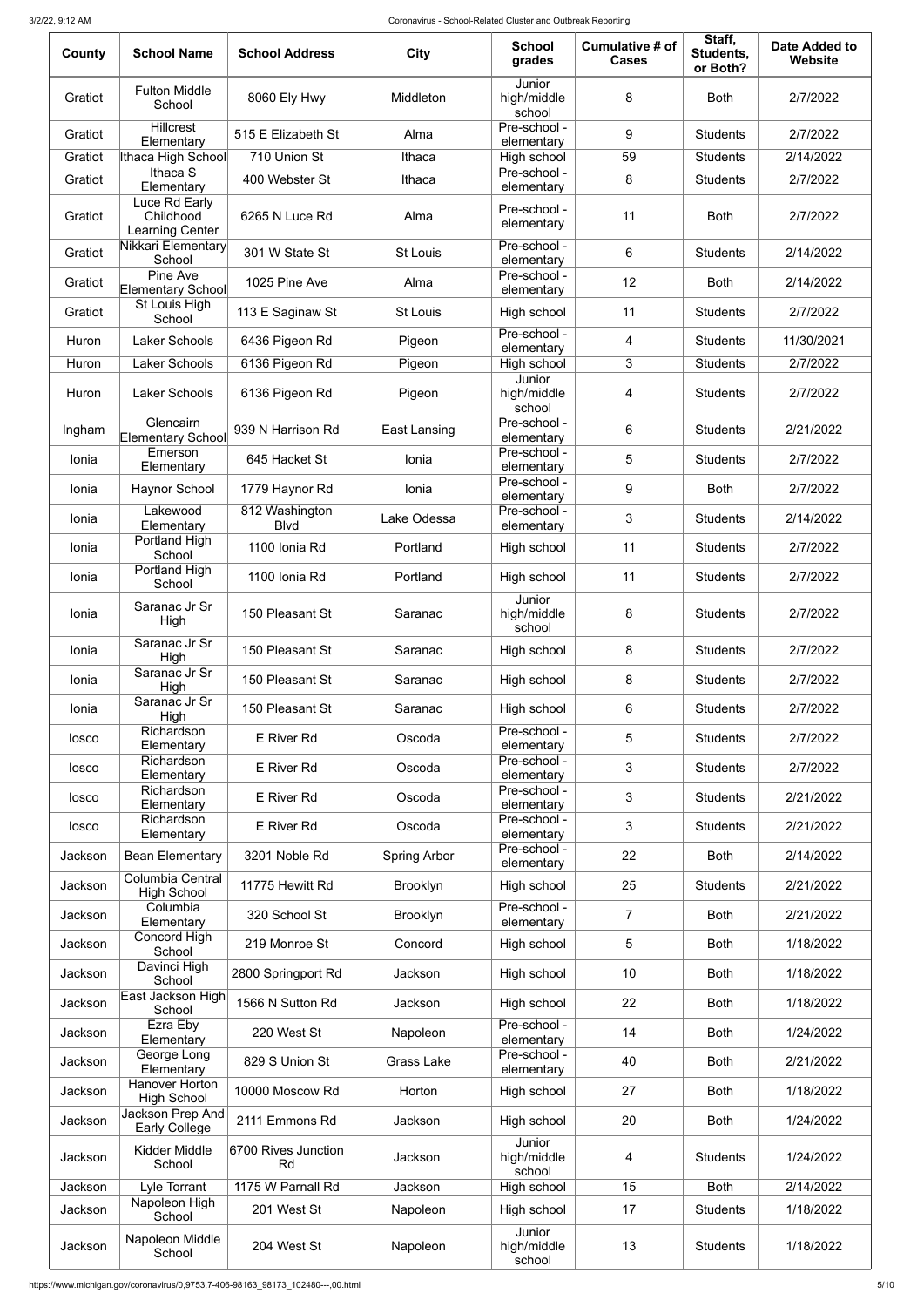| County    | <b>School Name</b>                                   | <b>School Address</b>            | City                | <b>School</b><br>grades         | Cumulative # of<br><b>Cases</b> | Staff,<br>Students,<br>or Both? | <b>Date Added to</b><br>Website |
|-----------|------------------------------------------------------|----------------------------------|---------------------|---------------------------------|---------------------------------|---------------------------------|---------------------------------|
| Jackson   | Northeast<br>Elementary                              | 1024 Fleming Ave                 | Jackson             | Pre-school -<br>elementary      | 9                               | <b>Both</b>                     | 1/18/2022                       |
| Jackson   | Paragon Charter<br>Academy                           | 3750 Mccain St                   | Jackson             | Junior<br>high/middle<br>school | 11                              | <b>Both</b>                     | 1/18/2022                       |
| Jackson   | Parma Elementary                                     | 385 Elizabeth St                 | Parma               | Pre-school -<br>elementary      | 12                              | <b>Both</b>                     | 2/14/2022                       |
| Jackson   | Queen Of The<br><b>Miraculous Medal</b>              | 811 S Wisner St                  | Jackson             | Pre-school -<br>elementary      | $\overline{7}$                  | <b>Both</b>                     | 1/31/2022                       |
| Jackson   | Springport<br>Elementary                             | 300 W Main St                    | Springport          | Pre-school -<br>elementary      | 5                               | <b>Students</b>                 | 1/24/2022                       |
| Jackson   | Springport High<br>School                            | 300 W Main St                    | Springport          | High school                     | $\overline{7}$                  | <b>Students</b>                 | 1/24/2022                       |
| Jackson   | <b>Springport Middle</b><br>School                   | 300 W Main St                    | Springport          | Junior<br>high/middle<br>school | 13                              | <b>Both</b>                     | 2/21/2022                       |
| Jackson   | St John<br>Elementary                                | 405 E North St                   | Jackson             | Pre-school -<br>elementary      | $\overline{7}$                  | <b>Students</b>                 | 1/31/2022                       |
| Jackson   | <b>Trinity Lutheran</b>                              | 4900 Mccain St                   | Jackson             | Junior<br>high/middle<br>school | 7                               | <b>Both</b>                     | 1/18/2022                       |
| Jackson   | Vandercook Lake<br>Middle and High<br><b>Schools</b> | 1000 E Golf St                   | Jackson             | High school                     | 14                              | <b>Students</b>                 | 1/18/2022                       |
| Jackson   | Warner<br>Elementary                                 | 118 Star Rd                      | <b>Spring Arbor</b> | Pre-school -<br>elementary      | 11                              | <b>Students</b>                 | 2/21/2022                       |
| Jackson   | Wern High School                                     | 1400 S Dearing Rd                | Parma               | High school                     | 103                             | <b>Both</b>                     | 1/18/2022                       |
| Kalamazoo | <b>KPS-EI Sol</b><br>Elementary                      | 604 W Vine                       | Kalamazoo           | Pre-school -<br>elementary      | 3                               | <b>Students</b>                 | 2/21/2022                       |
| Kalamazoo | <b>KPS-Hillside</b><br>Middle School                 | 1941 Alamo                       | Kalamazoo           | Junior<br>high/middle<br>school | 11                              | <b>Both</b>                     | 1/31/2022                       |
| Kalamazoo | KPS-King<br>Westwood                                 | 1100 Nichols Rd                  | Kalamazoo           | Pre-school -<br>elementary      | 13                              | <b>Both</b>                     | 1/24/2022                       |
| Kalamazoo | <b>KPS-Northglade</b><br>Montessori                  | 1914 Cobb Ave                    | Kalamazoo           | Pre-school -<br>elementary      | $\overline{7}$                  | <b>Both</b>                     | 1/24/2022                       |
| Kalamazoo | <b>KPS-Parkwood</b>                                  | 2321 S Park St                   | Kalamazoo           | Pre-school -<br>elementary      | 23                              | <b>Both</b>                     | 1/24/2022                       |
|           | Kalamazoo KPS-Prairie Ridge                          | 2294 S 9th St                    | Kalamazoo           | Pre-school -<br>elementary      | 11                              | <b>Both</b>                     | 1/24/2022                       |
| Kalamazoo | <b>KPS-Winchell</b><br>Elementary                    | 2316 Winchell Ave                | Kalamazoo           | Pre-school -<br>elementary      | 15                              | <b>Both</b>                     | 1/24/2022                       |
| Kalamazoo | <b>KPS-Woods Lake</b><br>Elementary                  | 3215 Oakland Dr                  | Kalamazoo           | Pre-school -<br>elementary      | 3                               | <b>Students</b>                 | 1/31/2022                       |
| Kalamazoo | Portage Central<br><b>High School</b>                | 8135 S Westnedge<br>Ave          | Portage             | High school                     | 3                               | <b>Students</b>                 | 2/21/2022                       |
| Kalamazoo | Portage Central<br>Wrestling                         | 8135 S Westnedge<br>Ave          | Portage             | High school                     | 10                              | <b>Both</b>                     | 1/24/2022                       |
| Kalamazoo | Portage-12th St<br>Elementary                        | 6501 S 12th St                   | Portage             | Pre-school -<br>elementary      | 5                               | <b>Students</b>                 | 1/31/2022                       |
| Kalamazoo | Portage-Lake<br>Center Elementary                    | 10011 Portage Rd                 | Portage             | Pre-school -<br>elementary      | 6                               | <b>Students</b>                 | 1/24/2022                       |
| Kalamazoo | Portage-Woodland<br>Elementary                       | 1401 Woodland Dr                 | Portage             | Pre-school -<br>elementary      | $\overline{4}$                  | <b>Students</b>                 | 1/31/2022                       |
| Kalamazoo | <b>Sunset Lake</b><br>Elementary                     | 201 N Boulevard St               | Vicksburg           | Pre-school -<br>elementary      | 20                              | <b>Both</b>                     | 11/8/2021                       |
| Kalamazoo | Vicksburg-Indian<br>Lake Elementary                  | 11901 S 30th St                  | Vicksburg           | Pre-school -<br>elementary      | 5                               | <b>Students</b>                 | 1/31/2022                       |
| Kalkaska  | <b>Fife Lake</b><br>Elementary School                | 108 Pierce St                    | <b>Fife Lake</b>    | Pre-school -<br>elementary      | 23                              | <b>Students</b>                 | 2/7/2022                        |
| Kalkaska  | Kalkaska High<br>School                              | 109 N Birch St                   | Kalkaska            | High school                     | 4                               | <b>Students</b>                 | 2/7/2022                        |
| Kalkska   | Kalkaska Middle<br>School                            | 1700 Kalkaska St                 | Kalkaska            | Junior<br>high/middle<br>school | 10                              | <b>Students</b>                 | 2/7/2022                        |
| Kent      | <b>Belmont</b><br>Elementary School                  | 6097 Belmont Ave<br><b>NE</b>    | <b>Belmont</b>      | Pre-school -<br>elementary      | 6                               | <b>Students</b>                 | 1/31/2022                       |
| Kent      | Crestwood<br>Elementary School                       | 6350 Courtland Dr<br><b>NE</b>   | Rockford            | Pre-school -<br>elementary      | 11                              | <b>Students</b>                 | 1/31/2022                       |
| Kent      | <b>Meadow Ridge</b><br>Elementary School             | 8100 Courtland Dr<br><b>NE</b>   | Rockford            | Pre-school -<br>elementary      | $\overline{7}$                  | <b>Students</b>                 | 1/31/2022                       |
| Kent      | <b>New Branches</b><br>School                        | 3662 Poinsettia Ave<br><b>SE</b> | <b>Grand Rapids</b> | Pre-school -<br>elementary      | $\overline{7}$                  | <b>Students</b>                 | 1/31/2022                       |
| Kent      | Parkside<br>Elementary School                        | 156 Lewis St                     | Rockford            | Pre-school -<br>elementary      | 12                              | <b>Students</b>                 | 1/31/2022                       |
| Kent      | Rockford High<br>School                              | 4100 Kroes St NE                 | Rockford            | High school                     | 11                              | <b>Students</b>                 | 1/31/2022                       |
| Kent      | Roguewood<br>Elementary School                       | 3900 Kroes St NE                 | Rockford            | Pre-school -<br>elementary      | 19                              | <b>Students</b>                 | 1/31/2022                       |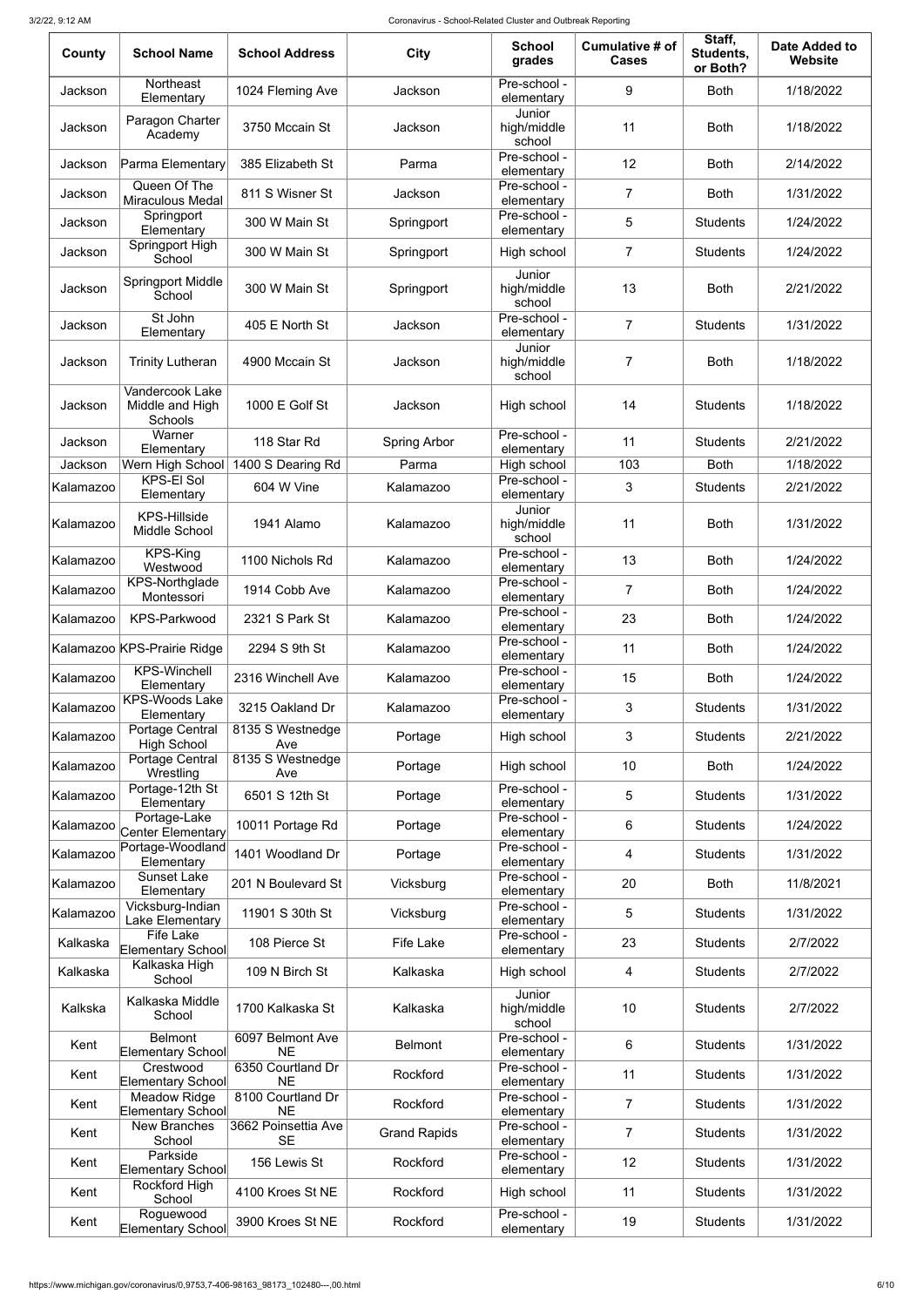| County   | <b>School Name</b>                                               | <b>School Address</b>                   | <b>City</b>            | <b>School</b><br>grades         | <b>Cumulative # of</b><br><b>Cases</b> | Staff,<br>Students,<br>or Both? | Date Added to<br>Website |
|----------|------------------------------------------------------------------|-----------------------------------------|------------------------|---------------------------------|----------------------------------------|---------------------------------|--------------------------|
| Lake     | <b>Baldwin</b><br>Communityunity<br>Schools                      | 525 4th St                              | <b>Baldwin</b>         | High school                     | 9                                      | <b>Students</b>                 | 2/14/2022                |
| Lapeer   | <b>Almont Middle</b><br>School                                   | 4701 Howland Rd                         | Almont                 | Junior<br>high/middle<br>school | 18                                     | <b>Both</b>                     | 11/8/2021                |
| Lapeer   | <b>Borland</b><br>Elementary School                              | 500 W Borland                           | Imlay City             | Pre-school -<br>elementary      | 43                                     | <b>Both</b>                     | 9/27/2021                |
| Lapeer   | <b>Chatfield School</b>                                          | 231 Lake Drive                          | Lapeer                 | Pre-school -<br>elementary      | 45                                     | <b>Both</b>                     | 10/4/2021                |
| Lapeer   | Cramtom<br>Elementary                                            | <b>1220 Lake</b><br><b>Nepessing Rd</b> | Lapeer                 | Pre-school -<br>elementary      | 5                                      | <b>Students</b>                 | 1/18/2022                |
| Lapeer   | Dryden<br>Elementary School                                      | 3835 N Mill Rd                          | Dryden                 | Pre-school -<br>elementary      | 5                                      | <b>Both</b>                     | 1/24/2022                |
| Lapeer   | Dryden High<br>School                                            | 3867 Rochester Rd                       | Dryden                 | High school                     | 27                                     | <b>Both</b>                     | 10/11/2021               |
| Lapeer   | <b>Imlay City High</b><br>School                                 | 1001 Norlin                             | Imlay City             | High school                     | 86                                     | <b>Both</b>                     | 9/20/2021                |
| Lapeer   | Imlay City Middle<br>School                                      | 495 W 1st St                            | Imlay City             | Junior<br>high/middle<br>school | 55                                     | <b>Both</b>                     | 9/20/2021                |
| Lapeer   | Lapeer High<br>School                                            | 933 S Saginaw St                        | Lapeer                 | High school                     | 152                                    | <b>Both</b>                     | 8/23/2021                |
| Lapeer   | Murphy<br>Elementary School                                      | 1100 Pratt Rd                           | Metamora               | Pre-school -<br>elementary      | 38                                     | <b>Both</b>                     | 9/6/2021                 |
| Lapeer   | North Branch<br>Elementary                                       | 4055 Elm Creek Rd                       | North Branch           | Pre-school -<br>elementary      | 44                                     | <b>Both</b>                     | 10/4/2021                |
| Lapeer   | North Branch High<br>School                                      | 6570 Brush St                           | North Branch           | High school                     | 43                                     | <b>Both</b>                     | 10/11/2021               |
| Lapeer   | <b>Orchard Primary</b><br>Elementary School                      | 4664 Kidder Rd                          | Almont                 | Pre-school -<br>elementary      | 40                                     | <b>Both</b>                     | 10/18/2021               |
| Lapeer   | <b>Rolland Warner</b><br>Middle School                           | 3145 W Genesee St                       | Lapeer                 | Junior<br>high/middle<br>school | 74                                     | <b>Both</b>                     | 9/6/2021                 |
| Lapeer   | <b>Ruth Fox Middle</b><br>School                                 | 6570 Brush St                           | North Branch           | Junior<br>high/middle<br>school | 40                                     | <b>Both</b>                     | 10/11/2021               |
| Lapeer   | <b>Schickler</b><br><b>Elmentary School</b>                      | 2020 W Oregon St                        | Lapeer                 | Pre-school -<br>elementary      | 61                                     | <b>Both</b>                     | 9/20/2021                |
| Lapeer   | <b>Turrill Elementary</b><br>School                              | 785 S Elm St                            | Lapeer                 | Pre-school -<br>elementary      | 28                                     | <b>Both</b>                     | 11/30/2021               |
| Lapeer   | Weston<br>Elementary School                                      | 275 Won St                              | Imlay City             | Pre-school -<br>elementary      | 45                                     | <b>Both</b>                     | 9/6/2021                 |
| Lapeer   | Zemmer Middle<br>School                                          | 1920 W Oregon                           | Lapeer                 | Junior<br>high/middle<br>school | 95                                     | <b>Both</b>                     | 9/20/2021                |
| Leelanau | <b>Leland School</b>                                             | 200 N Grand                             | Leland                 | Junior<br>high/middle<br>school | 12                                     | <b>Staff</b>                    | 2/7/2022                 |
| Leelanau | <b>Leland School</b>                                             | 200 N Grand                             | Leland                 | Junior<br>high/middle<br>school | 6                                      | <b>Both</b>                     | 2/7/2022                 |
| Leelanau | Suttons Bay Public<br>School                                     | 310 Elm St                              | <b>Suttons Bay</b>     | Junior<br>high/middle<br>school | 3                                      | <b>Students</b>                 | 2/7/2022                 |
| Lenawee  | Sand Creek High<br>School                                        | 6518 Sand Creek<br>Hwy                  | <b>Sand Creek</b>      | High school                     | 9                                      | <b>Students</b>                 | 1/31/2022                |
| Lenawee  | <b>Tecumseh Acres</b><br>Early Learning<br>Center                | 600 Adrian St                           | <b>Tecumseh</b>        | Pre-school -<br>elementary      | 6                                      | <b>Students</b>                 | 2/21/2022                |
| Macomb   | Lakeview High<br>School                                          | 21100 E Eleven Mile<br>Rd               | <b>St Clair Shores</b> | <b>High School</b>              | 4                                      | <b>Students</b>                 | 2/21/2022                |
| Mason    | Ludington<br><b>Elementary School</b>                            | 5771 W Bryant Rd                        | Ludington              | Pre-school -<br>elementary      | 41                                     | <b>Both</b>                     | 1/31/2022                |
| Mason    | Ludington High<br>School                                         | 508 N Washington<br>Ave                 | Ludington              | High school                     | 11                                     | <b>Both</b>                     | 1/31/2022                |
| Mason    | <b>Mason County</b><br>Central High<br>School                    | 210 W Broadway                          | Scottville             | High school                     | 32                                     | <b>Students</b>                 | 2/7/2022                 |
| Mason    | <b>Mason County</b><br><b>Central Middle</b><br>School           | 310 W Beryl                             | Scottville             | Junior<br>high/middle<br>school | 4                                      | <b>Students</b>                 | 2/7/2022                 |
| Mason    | <b>Mason County</b><br><b>Central Upper</b><br>Elementary School | 505 W Maple St                          | Scottville             | Pre-school -<br>elementary      | 13                                     | <b>Both</b>                     | 2/7/2022                 |
| Mason    | OJ Dejonge<br>Middle School                                      | 706 E Tinkham Ave                       | Ludington              | Junior<br>high/middle<br>school | 26                                     | <b>Students</b>                 | 1/31/2022                |
| Mason    | Scottville<br>Elementary School                                  | 201 W Maple                             | Scottville             | Pre-school -<br>elementary      | 6                                      | <b>Students</b>                 | 2/7/2022                 |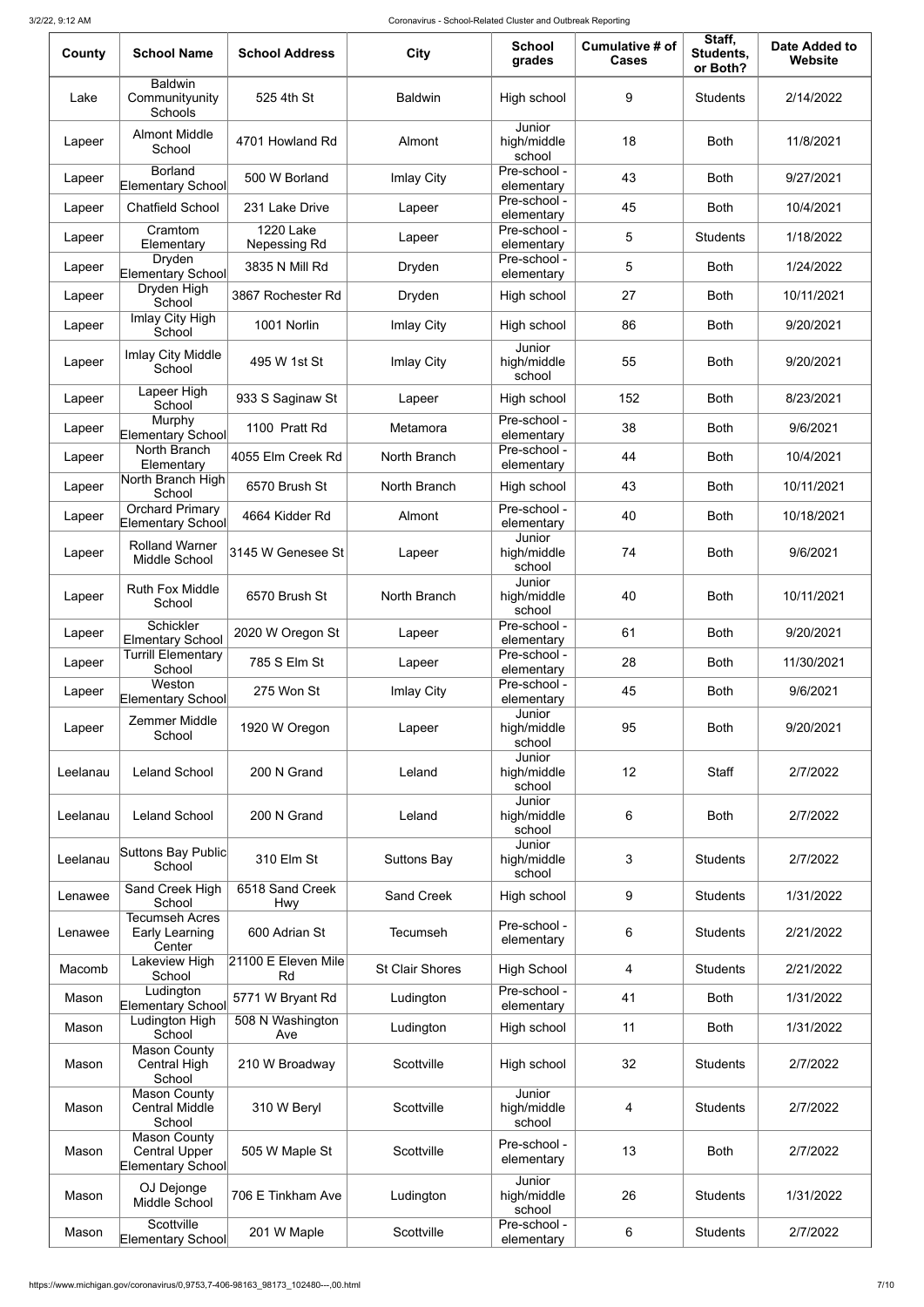| County    | <b>School Name</b>                                 | <b>School Address</b>       | <b>City</b>        | <b>School</b><br>grades         | Cumulative # of<br><b>Cases</b> | Staff,<br>Students,<br>or Both? | <b>Date Added to</b><br><b>Website</b> |
|-----------|----------------------------------------------------|-----------------------------|--------------------|---------------------------------|---------------------------------|---------------------------------|----------------------------------------|
| Mecosta   | Barryton<br>Elementary School                      | 19701 30th Ave              | Barryton           | Pre-school -<br>elementary      | 18                              | <b>Both</b>                     | 1/31/2022                              |
| Mecosta   | <b>Big Rapids High</b><br>School                   | 21175 15 Mile Rd            | <b>Big Rapids</b>  | High school                     | 47                              | <b>Students</b>                 | 1/24/2022                              |
| Mecosta   | <b>Big Rapids Middle</b><br>School                 | 500 N Warren Ave            | <b>Big Rapids</b>  | Junior<br>high/middle<br>school | 44                              | <b>Students</b>                 | 12/13/2021                             |
| Mecosta   | <b>Brookside</b><br>Elementary School              | 210 Escott                  | <b>Big Rapids</b>  | Pre-school -<br>elementary      | 20                              | <b>Students</b>                 | 1/31/2022                              |
| Mecosta   | Chippewa Hills<br><b>High School</b>               | 3226 Arthur Rd              | Remus              | High school                     | 71                              | <b>Students</b>                 | 1/31/2022                              |
| Mecosta   | Chippewa Hills<br>Intermediate<br>School           | 3102 Arthur Rd              | Remus              | Junior<br>high/middle<br>school | 47                              | <b>Both</b>                     | 1/31/2022                              |
| Mecosta   | Mecosta<br>Elementary School                       | 555 W Main St               | Mecosta            | Pre-school -<br>elementary      | 20                              | <b>Both</b>                     | 1/31/2022                              |
| Mecosta   | Morley Stanwood<br><b>Elementary School</b>        | 4808 Norhland Dr            | Morley             | Pre-school -<br>elementary      | 55                              | <b>Students</b>                 | 1/31/2022                              |
| Mecosta   | Morley Stanwood<br><b>High School</b>              | 4700 Northland Dr           | Morley             | High school                     | 34                              | <b>Students</b>                 | 1/31/2022                              |
| Mecosta   | Morley Stanwood<br>Middle School                   | 4700 Northland Dr           | Morley             | Junior<br>high/middle<br>school | 22                              | <b>Students</b>                 | 1/31/2022                              |
| Mecosta   | Riverview<br>Elementary School                     | 509 Willow Ave              | <b>Big Rapids</b>  | Pre-school -<br>elementary      | 34                              | <b>Both</b>                     | 1/24/2022                              |
| Mecosta   | <b>St Michael</b><br>Elementary School             | 8944 50th Ave               | Remus              | Pre-school -<br>elementary      | 6                               | <b>Both</b>                     | 2/7/2022                               |
| Missaukee | Lake City Area<br>Schools                          | 710 E Mitchell St           | Lake City          | High school                     | 20                              | <b>Students</b>                 | 1/24/2022                              |
| Monroe    | <b>Custer Elementary</b>                           | 5003 W Albain Rd            | Monroe             | Pre-school -<br>elementary      | 8                               | <b>Students</b>                 | 2/7/2022                               |
| Montcalm  | <b>Baldwin Heights</b><br>Elementary School        | 821 W Oak St                | Greenville         | Pre-school -<br>elementary      | 10                              | <b>Students</b>                 | 2/14/2022                              |
| Montcalm  | <b>Central Montcalm</b><br>Elementary School       | 289 St Clair St             | Sheridan           | Pre-school -<br>elementary      | $\overline{7}$                  | <b>Students</b>                 | 2/14/2022                              |
| Montcalm  | Central Montcalm<br>Middle and High<br>Schools     | 1480 S Sheridan Rd          | <b>Stanton</b>     | Junior<br>high/middle<br>school | 22                              | <b>Students</b>                 | 2/14/2022                              |
| Montcalm  | <b>Central Montcalm</b><br><b>Upper Elementary</b> | 1488 S Sheridan Rd<br>Sw    | Stanton            | Pre-school -<br>elementary      | 3                               | <b>Students</b>                 | 2/21/2022                              |
| Montcalm  | Greenville High<br>School                          | 111 N Hillcrest St          | Greenville         | High school                     | 141                             | <b>Students</b>                 | 2/14/2022                              |
| Montcalm  | <b>Greenville Middle</b><br>School                 | 1321 W Chase St             | Greenville         | Junior<br>high/middle<br>school | 78                              | <b>Students</b>                 | 2/14/2022                              |
| Montcalm  | Lakeview High<br>School                            | 9800 Youngman Rd            | Lakeview           | High school                     | 24                              | <b>Students</b>                 | 2/14/2022                              |
| Montcalm  | Lincoln Heights<br>Elementary                      | 12420 Lincoln Lake<br>Rd NE | Greenville         | Pre-school -<br>elementary      | 3                               | <b>Students</b>                 | 2/14/2022                              |
| Montcalm  | <b>Sand Lake</b><br>Elementary                     | 15 S Seventh St             | <b>Sand Lake</b>   | Pre-school -<br>elementary      | 17                              | <b>Both</b>                     | 2/14/2022                              |
| Montcalm  | <b>Tri County High</b><br>School                   | 21338 Kendaville Rd         | <b>Howard City</b> | High school                     | 33                              | <b>Students</b>                 | 2/14/2022                              |
| Montcalm  | <b>Walnut Hills</b><br>Elementary School           | 712 N Walnut St             | Greenville         | Pre-school -<br>elementary      | $\overline{7}$                  | <b>Students</b>                 | 2/14/2022                              |
| Newaygo   | Daisybrook<br><b>Elementary School</b>             | 502 N Division Ave          | Fremont            | Pre-school -<br>elementary      | 8                               | <b>Students</b>                 | 2/7/2022                               |
| Newaygo   | <b>Fremont High</b><br>School                      | 5421 S Warner Ave           | Fremont            | High school                     | 4                               | <b>Students</b>                 | 2/14/2022                              |
| Newaygo   | <b>Fremont Middle</b><br>School                    | 500 W Woodrow St            | Fremont            | Junior<br>high/middle<br>school | 5                               | <b>Students</b>                 | 2/7/2022                               |
| Newaygo   | <b>Grant Elementary</b><br>School                  | 160 E State Rd              | Grant              | Pre-school -<br>elementary      | 8                               | <b>Students</b>                 | 2/7/2022                               |
| Newaygo   | <b>Grant High School</b>                           | 331 E State Rd              | Grant              | High school                     | 6                               | <b>Students</b>                 | 2/14/2022                              |
| Newaygo   | <b>Grant Middle</b><br>School                      | 96 E 120th St               | Grant              | Junior<br>high/middle<br>school | 6                               | <b>Students</b>                 | 2/7/2022                               |
| Newaygo   | Hesperia High<br>School                            | 96 S Division St            | Hesperia           | High school                     | 5                               | <b>Students</b>                 | 2/14/2022                              |
| Newaygo   | Newaygo<br>Elementary School                       | 29 E Post St                | Newaygo            | Pre-school -<br>elementary      | 16                              | <b>Both</b>                     | 2/7/2022                               |
| Newaygo   | Newaygo High<br>School                             | 200 E St, P.O. Box<br>820   | Newaygo            | High school                     | 8                               | <b>Students</b>                 | 2/7/2022                               |
| Newaygo   | Newaygo Middle<br>School                           | 850 E 76th St               | Newaygo            | Junior<br>high/middle<br>school | 10                              | <b>Both</b>                     | 2/7/2022                               |
| Newaygo   | Pathfinder<br>Elementary School                    | 109 W 44th St               | Fremont            | Pre-school -<br>elementary      | 5                               | <b>Students</b>                 | 2/14/2022                              |
| Newaygo   | White Cloud High<br>School                         | 555 E Wilcox Ave            | <b>White Cloud</b> | High school                     | 7                               | <b>Students</b>                 | 2/7/2022                               |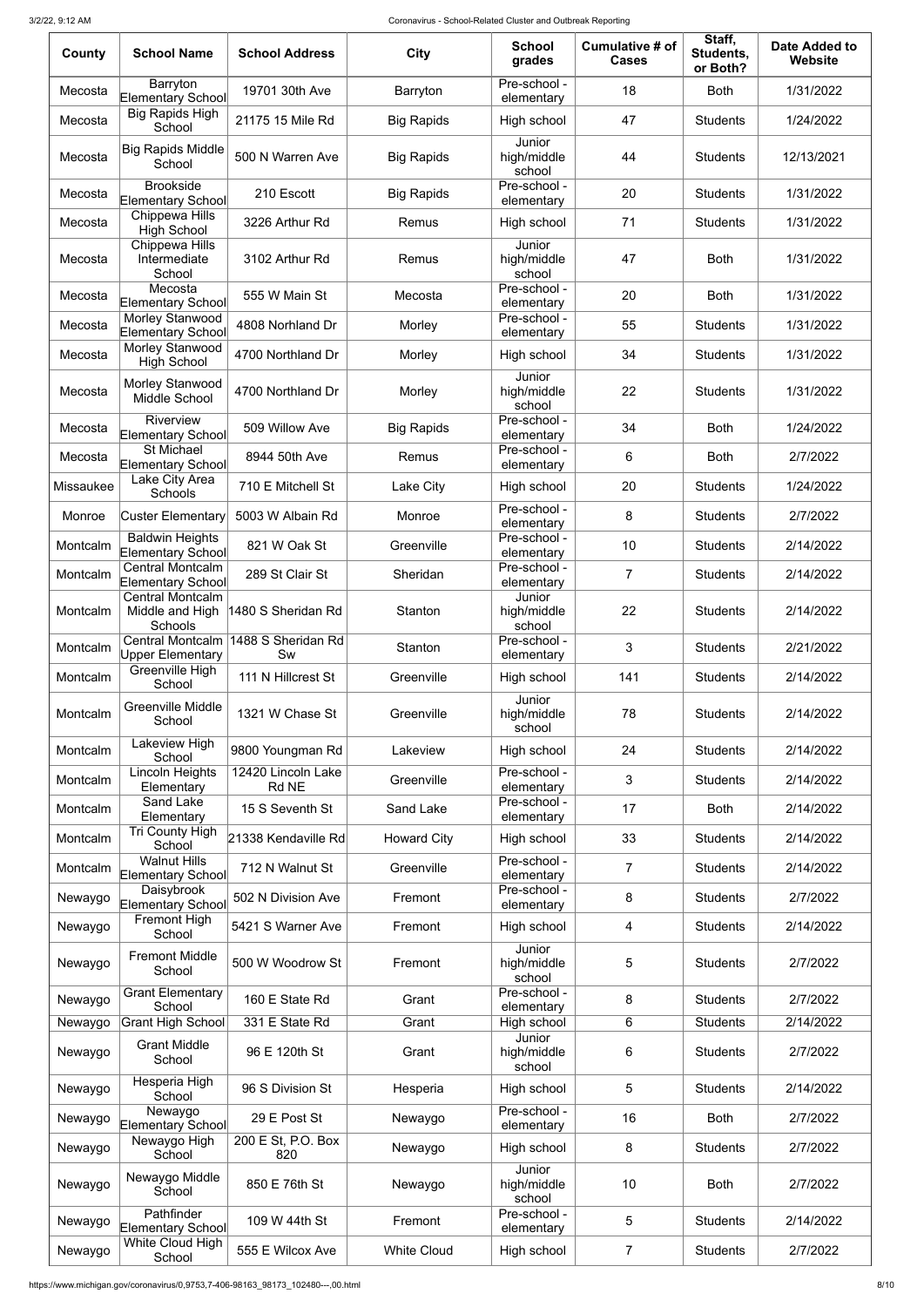| County          | <b>School Name</b>                                | <b>School Address</b>  | <b>City</b>                        | <b>School</b><br>grades         | Cumulative # of<br><b>Cases</b> | Staff,<br>Students,<br>or Both? | <b>Date Added to</b><br>Website |
|-----------------|---------------------------------------------------|------------------------|------------------------------------|---------------------------------|---------------------------------|---------------------------------|---------------------------------|
| Oakland         | Carpenter<br>Elementary                           | 2290 Flintridge        | Lake Orion                         | Pre-school -<br>elementary      | $\overline{4}$                  | <b>Students</b>                 | 2/14/2022                       |
| Oakland         | <b>Ferndale Lower</b><br>Elementary               | 2610 Pinecrest Dr      | Ferndale                           | Pre-school -<br>elementary      | 3                               | <b>Students</b>                 | 2/7/2022                        |
| Oakland         | <b>Ferndale Lower</b><br>Elementary               | 2610 Pinecrest Dr      | Ferndale                           | Pre-school -<br>elementary      | 3                               | <b>Students</b>                 | 2/7/2022                        |
| Oakland         | Ferndale Upper<br>Elementary                      | 24220 Rosewood St      | Ferndale                           | Pre-school -<br>elementary      | 3                               | <b>Students</b>                 | 2/7/2022                        |
| Oakland         | Harlan<br>Elementary                              | 3595 N Adams Rd        | <b>Bloomfield Hills</b>            | Pre-school -<br>elementary      | 3                               | <b>Students</b>                 | 1/31/2022                       |
| Oakland         | Keith Elementary                                  | 2800 Keith Rd          | <b>West Bloomfield</b><br>Township | Pre-school -<br>elementary      | 3                               | <b>Students</b>                 | 10/11/2021                      |
| Oakland         | Pembroke<br>Elementary                            | 9555 N Easton St       | Troy                               | Pre-school -<br>elementary      | 3                               | <b>Students</b>                 | 1/31/2022                       |
| Oakland         | <b>Stadium Drive</b><br>Elementary                | 244 Stadium Dr         | Lake Orion                         | Pre-school -<br>elementary      | 3                               | <b>Students</b>                 | 2/14/2022                       |
| Oakland         | Webber<br>Elementary                              | 3191 W Clarkston<br>Rd | <b>Lake Orion</b>                  | Pre-school -<br>elementary      | 4                               | <b>Students</b>                 | 2/14/2022                       |
| Oceana          | Hart High School                                  | 300 Johnson St         | Hart                               | High school                     | 3                               | Students                        | 2/14/2022                       |
| Oceana          | Shelby High<br>School                             | 641 N State St         | Shelby                             | High school                     | 8                               | <b>Students</b>                 | 2/14/2022                       |
| Oceana          | <b>Spitler Elementary</b><br>School               | 302 Johnson St         | Hart                               | Pre-school -<br>elementary      | 8                               | <b>Students</b>                 | 2/14/2022                       |
| Ottawa          | Ottawa Area                                       | 10160 96th Ave         | Allendale                          | High school                     | 4                               | <b>Both</b>                     | 2/14/2022                       |
| Sanilac         | Center<br><b>Brown City</b><br>Community          | 4290 2nd St            | <b>Brown City</b>                  | High school                     | 67                              | <b>Both</b>                     | 10/11/2021                      |
|                 | Schools                                           |                        |                                    |                                 |                                 |                                 |                                 |
| Sanilac         | <b>Brown City</b><br>Community<br>Schools         | 4290 2nd St            | <b>Brown City</b>                  | Pre-school -<br>elementary      | 44                              | <b>Students</b>                 | 10/18/2021                      |
| Sanilac         | <b>Carsonville Port</b><br>Sanilac High<br>School | 100 N Goetze Rd        | Caronville                         | High school                     | 23                              | <b>Students</b>                 | 12/13/2021                      |
| Sanilac         | Croswell<br>Lexington Schools                     | 5461 Peck Rd           | Croswell                           | High school                     | 108                             | <b>Both</b>                     | 11/8/2021                       |
| Sanilac         | Croswell<br>Lexington Schools                     | 5485 Peck Rd           | Croswell                           | Junior<br>high/middle<br>school | 90                              | <b>Students</b>                 | 11/15/2021                      |
| Sanilac         | Croswell<br>Lexington Schools                     | 7201 Lake St           | Lexington                          | Pre-school -<br>elementary      | 64                              | <b>Students</b>                 | 11/15/2021                      |
| Sanilac         | Croswell<br><b>Lexington Schools</b>              | 57 S Howard Ave        | Croswell                           | Pre-school -<br>elementary      | 43                              | <b>Both</b>                     | 11/22/2021                      |
| Sanilac         | Deckerville<br>Community<br>Schools               | 2633 Black River St    | Deckerville                        | High school                     | 10                              | <b>Both</b>                     | 10/4/2021                       |
| Sanilac         | <b>Deckerville</b><br>Community<br>Schools        | 2633 Black River St    | Deckerville                        | Pre-school -<br>elementary      | 16                              | <b>Both</b>                     | 12/20/2021                      |
| Sanilac         | Marlette<br>Community<br>Schools                  | 6230 Euclid St         | Marlette                           | Pre-school -<br>elementary      | 22                              | <b>Students</b>                 | 12/13/2021                      |
| Sanilac         | Sandusky<br>Community<br>Schools                  | 191 Pine Tree Lane     | Sandusky                           | Pre-school -<br>elementary      | 47                              | <b>Both</b>                     | 10/4/2021                       |
| Sanilac         | Sandusky<br>Community<br>Schools                  | 191 Pine Tree Lane     | Sandusky                           | High school                     | 49                              | <b>Both</b>                     | 10/11/2021                      |
| Sanilac         | Sanilac ISD/Maple<br><b>Valley Elmentary</b>      | 138 Maple Valley St    | Sandusky                           | Pre-school -<br>elementary      | 4                               | <b>Both</b>                     | 10/25/2021                      |
| Shiawassee      | <b>Berth Neal</b><br>Kindergarten<br><b>Class</b> | 930 W Main St          | Durand                             | Pre-school -<br>elementary      | 3                               | <b>Both</b>                     | 2/21/2022                       |
| St Clair        | Algonac Jr/Sr High<br>School                      | 5200 Taft Rd           | Algonac                            | High school                     | 32                              | <b>Both</b>                     | 10/25/2021                      |
| St Clair        | <b>Central Middle</b><br>School                   | 200 32nd St            | Port Huron                         | Junior<br>high/middle<br>school | 27                              | <b>Both</b>                     | 10/11/2021                      |
| <b>St Clair</b> | <b>Holland Woods</b><br>Middle School             | 1617 Holland Ave       | Port Huron                         | Junior<br>high/middle<br>school | 8                               | <b>Both</b>                     | 12/20/2021                      |
| St Clair        | Keewahdin<br>Elementary                           | 4801 Lakeshore Rd      | <b>Fort Gratiot</b>                | Pre-school -<br>elementary      | $\overline{4}$                  | <b>Students</b>                 | 2/7/2021                        |
| St Clair        | Port Huron High<br>School                         | 2215 Court St          | Port Huron                         | High school                     | 59                              | <b>Both</b>                     | 10/11/2021                      |
| St Clair        | Port Huron Nern<br><b>High School</b>             | 1799 Kraft Rd          | Port Huron                         | High school                     | 67                              | <b>Both</b>                     | 9/27/2021                       |
| St Joseph       | Constantine High<br>School                        | 1 Falcon Dr            | Constantine                        | High school                     | 5                               | <b>Students</b>                 | 2/7/2022                        |
| Tuscola         | Caro Alternative<br><b>High School</b>            | 217 N State St         | Caro                               | High school                     | 6                               | <b>Students</b>                 | 2/21/2022                       |